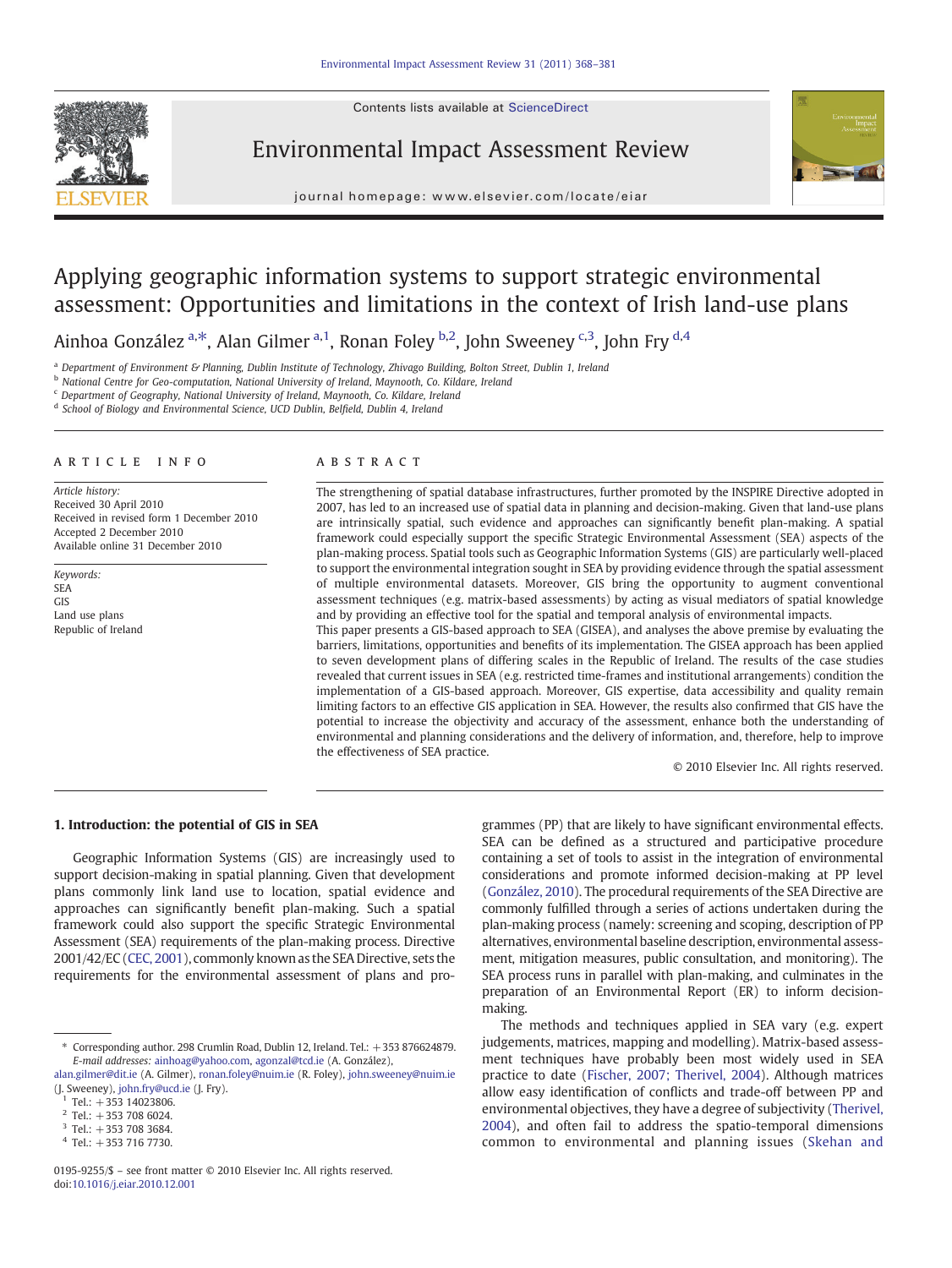[González, 2006; Vanderhaegen and Muro, 2005](#page--1-0)). GIS can overcome some of these restrictions by identifying the spatial and/or temporal variability amongst impacts [\(Patil et al., 2002](#page--1-0)), and have the potential to augment conventional techniques by providing spatial evidence to both the assessment and the plan-making processes ([González et al.,](#page--1-0) [2008a; González, 2010\)](#page--1-0).

The use of spatial data and GIS in environmental assessment is promoted by Directive 2007/2/EC [\(CEC, 2007\)](#page--1-0), for the creation of an INfrastructure for SPatial InfoRmation in Europe (INSPIRE). The INSPIRE initiative has also promoted the introduction of GIS into other environmental legislation, including the Water Framework Directive [\(CEC, 2000](#page--1-0)) and the Noise Directive ([CEC, 2002](#page--1-0)), both of which require submission of certain geographic information in map form. It is anticipated that such an infrastructure will itself promote further use of spatial data by making relevant and quality geographic information available for the formulation, evaluation and monitoring of PPs [\(CEC, 2005\)](#page--1-0). Although the SEA Directive does not formally require the use or generation of spatial datasets, it is considered that their application can provide several benefits when compared to traditional methods [\(González, 2010; Vanderhaegen and Muro,](#page--1-0) [2005\)](#page--1-0).

Given the wide spatial and temporal scope needed for the SEA of PPs, the capabilities of GIS can confer significant advantages in the prediction and evaluation of spatially distributed and/or cumulative impacts. GIS facilitate the preparation of maps and, thereby, present a SEA support tool to illustrate and analyse data ([Therivel, 2004](#page--1-0)), particularly in land use planning [\(Fischer, 2007](#page--1-0)). Presenting baseline data in graphic form improves the delivery of information, enhancing the understanding of the distribution, patterns and linkages between relevant environmental factors [\(DEHLG, 2004a; ODPM, 2005; Vanderhaegen and Muro, 2005](#page--1-0)). Therefore, GIS have the potential to facilitate a more robust spatial analysis as they enable integrating various datasets and visualising the juxtaposition or cumulative nature of different impacts [\(Harrison and](#page--1-0) [Haklay, 2002](#page--1-0)). In addition, they enable the reuse of "old" datasets; combining them with current information incorporates a time-scale which facilitates the prediction of the cumulative effects of plans and projects over a number of years ([Vanderhaegen and Muro, 2005](#page--1-0)). It can be argued that these advantages have the potential to lead to more transparent decision-making for spatial planning since decisions can be demonstrably based on spatially-specific and objective evidence [\(Skehan and González, 2006\)](#page--1-0). Nevertheless, a number of constraints affecting the effectiveness of GIS have been reported, including data availability, accessibility, and costs, and data quality in terms of scale, completeness and currency (e.g. [Rybaczuk and MacMahon, 1995;](#page--1-0) [Vanderhaegen and Muro, 2005; van Loenen and Onsrud, 2004](#page--1-0)).

The exploration of empirical applications of GIS in SEA is limited, with most published literature focusing on one of the various SEA stages (e.g. [Geneletti, 2008; Haklay et al., 1998](#page--1-0)). Similarly, the use of GIS within environmental assessment is underdeveloped in the Republic of Ireland ('Ireland' from hereon), their use being largely limited to mapping operations. Such limited experience probably constrains effective decision-making, given the documented advantages of applying GIS in environmental assessment and the opportunities for its incorporation. This paper focuses on assessing the capability of spatial data and GIS for enhancing SEA and examines the factors that enable/impede their effective application.

#### 2. Methodology

The research methodology covered two core areas. Firstly, developing a GIS-based approach for SEA (GISEA) and, secondly, testing it in case study settings to ascertain the opportunities for and limitations to its application. Field observations were complemented with interviews of representatives from local authorities who had a central role in the preparation of the case studies. These were supplemented with a critical review of SEAs, which focused on their spatial comprehensiveness.

#### 2.1. Development of the GISEA approach

The novelty of GISEA lays in the adaptation of existing GIS techniques to support SEA processes. GISEA was structured on a series of actions to be undertaken within the various SEA stages, incorporating spatial data and GIS tools where they could contribute to the process (Fig. 1). Therefore, GIS techniques were applied and customised to fit the requirements of each SEA stage. The approach relied on the ArcGIS family of products, particularly ArcView desktop and ArcIMS web server, as these provided the versatility needed.

#### 2.1.1. Basic spatial datasets for SEA in Ireland

The availability and use of spatial data within Irish local authorities have significantly increased in the last decade. The majority of these datasets have been created at national (e.g. Natural Heritage Areas as part of the Natura, 2000 network), regional (e.g. River Basin District water risk assessments as part of the Water Framework Directive) and county level (e.g. Record of Protected Structures as part of the Irish Planning and Development Act 2000). The number of locally specific GIS-based studies (e.g. habitat surveys) is limited. Although a comprehensive array of both privately and publicly generated spatial data is available, no central spatial data repository exists in Ireland. Not all spatial datasets are in the public domain, and there is a lack of serious knowledge of datasets created by private businesses.

Annex I of the SEA Directive requires specific consideration of biodiversity, flora and fauna, population and human health, soil, water, air and climatic factors, material assets, cultural heritage and landscape. Relevant planning considerations may also be incorporated in the assessment with regard to existing and proposed infrastructure (e.g. transport corridors and waste water treatment plants), population changes (i.e. census data) and planning applications (e.g. location of new housing, industrial expansion zones, etc.) to address any socioeconomic needs and development pressure areas. Annexes I to III of the INSPIRE Directive [\(CEC, 2007](#page--1-0)) also list thematic layers relevant to SEA, such as protected sites or land cover. These considerations were used to develop a specific (albeit basic) thematic list of datasets, essential for a workable use of spatial information in SEA of land use



Fig. 1. SEA stages and GIS techniques applied in each of those stages. [Note that some SEA stages (e.g. definition of mitigation and monitoring measures) were assisted by maps and overlays prepared in the relevant previous stages.]